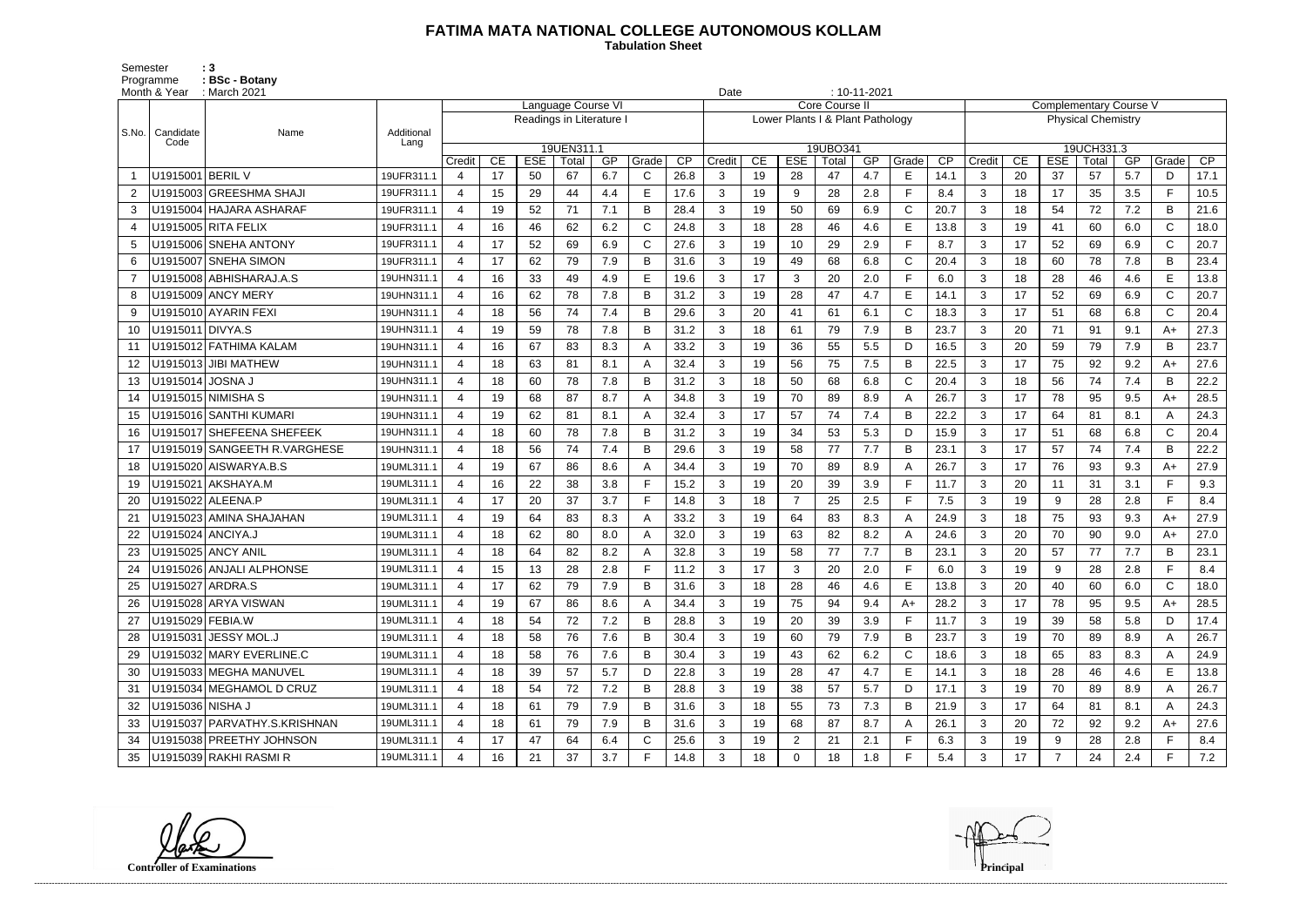|       | Candidate<br>Code | Name                      | Additional<br>Lang | Language Course VI       |                          |     |       |     |       |      |        |          |            | Core Course II                   |     |       |      | <b>Complementary Course V</b> |    |            |                           |     |       |                 |  |  |
|-------|-------------------|---------------------------|--------------------|--------------------------|--------------------------|-----|-------|-----|-------|------|--------|----------|------------|----------------------------------|-----|-------|------|-------------------------------|----|------------|---------------------------|-----|-------|-----------------|--|--|
|       |                   |                           |                    |                          | Readings in Literature I |     |       |     |       |      |        |          |            | Lower Plants I & Plant Pathology |     |       |      |                               |    |            | <b>Physical Chemistry</b> |     |       |                 |  |  |
| S.No. |                   |                           |                    |                          |                          |     |       |     |       |      |        |          |            |                                  |     |       |      |                               |    |            |                           |     |       |                 |  |  |
|       |                   |                           |                    | 19UEN311.1               |                          |     |       |     |       |      |        |          |            | 19UBO341                         |     |       |      |                               |    |            | 19UCH331.3                |     |       |                 |  |  |
|       |                   |                           |                    | Credit                   | CE                       | ESE | Total | GP  | Grade | CP   | Credit | CE       | <b>ESE</b> | Total                            | GP  | Grade | CP   | Credit                        | CE | <b>ESE</b> | Total                     | GP  | Grade | $\overline{CP}$ |  |  |
| 36    |                   | U1915040 REVATHY.S        | 19UML311.1         | 4                        | 17                       | 43  | 60    | 6.0 |       | 24.0 |        | 17       | 12         | 29                               | 2.9 |       | 8.7  | 3                             | 17 | 28         | 45                        | 4.5 | F.    | 13.5            |  |  |
| 37    |                   | U1915041 RINSILA K        | 19UML311.1         | $\overline{\mathcal{A}}$ | 18                       | 62  | 80    | 8.0 |       | 32.0 | 3      | 19       | 54         | 73                               | 7.3 | B     | 21.9 | 3                             | 18 | 72         | 90                        | 9.0 | A+    | 27.0            |  |  |
| 38    |                   | U1915042 RISANA.N         | 19UML311.1         | $\overline{4}$           | 17                       | 52  | 69    | 6.9 |       | 27.6 | 3      | 19       | 42         | 61                               | 6.1 | C     | 18.3 | 3                             | 20 | 68         | 88                        | 8.8 |       | 26.4            |  |  |
| 39    | U1915043 RIYA J.  |                           | 19UML311.1         | $\boldsymbol{\Delta}$    | 17                       | 62  | 79    | 7.9 | B     | 31.6 | 3      | 17       | 48         | 65                               | 6.5 | C.    | 19.5 | 3                             | 17 | 56         | 73                        | 7.3 | B     | 21.9            |  |  |
| 40    |                   | U1915044 SANDRA.P         | 19UML311.1         | $\boldsymbol{\Delta}$    | 16                       | 42  | 58    | 5.8 | D     | 23.2 | 3      | 17       | 35         | 52                               | 5.2 | D     | 15.6 | 3                             | 18 | 65         | 83                        | 8.3 |       | 24.9            |  |  |
| 41    |                   | U1915045 SANDRA Y.        | 19UML311.1         | $\overline{\mathcal{A}}$ | 17                       | 56  | 73    | 7.3 |       | 29.2 | 3      | 19       | 32         | 51                               | 5.1 | D     | 15.3 | 3                             | 18 | 46         | 64                        | 6.4 | C.    | 19.2            |  |  |
| 42    |                   | U1915046 SANIGA SATHEESAN | 19UML311.1         | $\boldsymbol{\varDelta}$ |                          | Ab  |       | 0.0 |       | 0.0  | 3      | $\Omega$ | Ab         | $\overline{0}$                   | 0.0 | F.    | 0.0  | 3                             |    | Ab         |                           | 0.0 |       | 0.0             |  |  |
| 43    |                   | U1915047   SHEHNA.S       | 19UML311.1         | $\boldsymbol{\Delta}$    | 18                       | 59  | 77    | 7.7 | R     | 30.8 | 3      | 19       | 46         | 65                               | 6.5 | C.    | 19.5 | 3                             | 17 | 59         | 76                        | 7.6 | B.    | 22.8            |  |  |
| 44    |                   | U1915048 SNEHAMOL S       | 19UML311.1         | $\boldsymbol{\varDelta}$ | 18                       | 56  | 74    | 7.4 |       | 29.6 | 3      | 19       | 55         | 74                               | 7.4 | B     | 22.2 | 3                             | 18 | 63         | 81                        | 8.1 |       | 24.3            |  |  |
| 45    |                   | U1915049   VANDANA.J      | 19UML311.1         | $\boldsymbol{\Delta}$    | 18                       | 50  | 68    | 6.8 |       | 27.2 | 3      | 19       | 32         | 51                               | 5.1 | D     | 15.3 | 3                             | 18 | 63         | 81                        | 8.1 |       | 24.3            |  |  |
| 46    |                   | U1915050   ABHINAV R S    | 19UML311.1         | $\overline{\mathcal{A}}$ | 17                       | 56  | 73    | 7.3 |       | 29.2 | 3      | 19       | 33         | 52                               | 5.2 | D     | 15.6 | 3                             | 16 | 48         | 64                        | 6.4 |       | 19.2            |  |  |
| 47    |                   | U1915051 AMAL RAJ T       | 19UML311.1         | $\boldsymbol{\Delta}$    | 19                       | 59  | 78    | 7.8 | B     | 31.2 | 3      | 17       | 37         | 54                               | 5.4 | D     | 16.2 | 3                             | 17 | 48         | 65                        | 6.5 | C.    | 19.5            |  |  |
| 48    |                   | U1915052 ANANDHU.A        | 19UML311.1         | 4                        | 17                       | 23  | 40    | 4.0 |       | 16.0 | 3      | 17       |            | 22                               | 2.2 |       | 6.6  | 3                             | 17 |            | 22                        | 2.2 |       | 6.6             |  |  |
| 49    |                   | U1915053 EBIN JOSHY.E     | 19UML311.1         |                          | 17                       | 55  | 72    | 7.2 | R     | 28.8 | 3      | 18       | 28         | 46                               | 4.6 | E     | 13.8 | 3                             | 16 | 38         | 54                        | 5.4 | D.    | 16.2            |  |  |
| 50    |                   | U1915054 KAILAS NATH      | 19UML311.1         |                          | 17                       | 52  | 69    | 6.9 |       | 27.6 | 3      | 17       | 38         | 55                               | 5.5 | D     | 16.5 | 3                             | 19 | 52         |                           | 7.1 | B     | 21.3            |  |  |
| 51    |                   | U1915055 RANA M.LAL       | 19UML311.1         | $\boldsymbol{\Delta}$    | 18                       | 58  | 76    | 7.6 | B     | 30.4 | 3      | 17       | 35         | 52                               | 5.2 | D     | 15.6 | 3                             | 17 | 35         | 52                        | 5.2 |       | 15.6            |  |  |

(D **Controller of Examinations** 

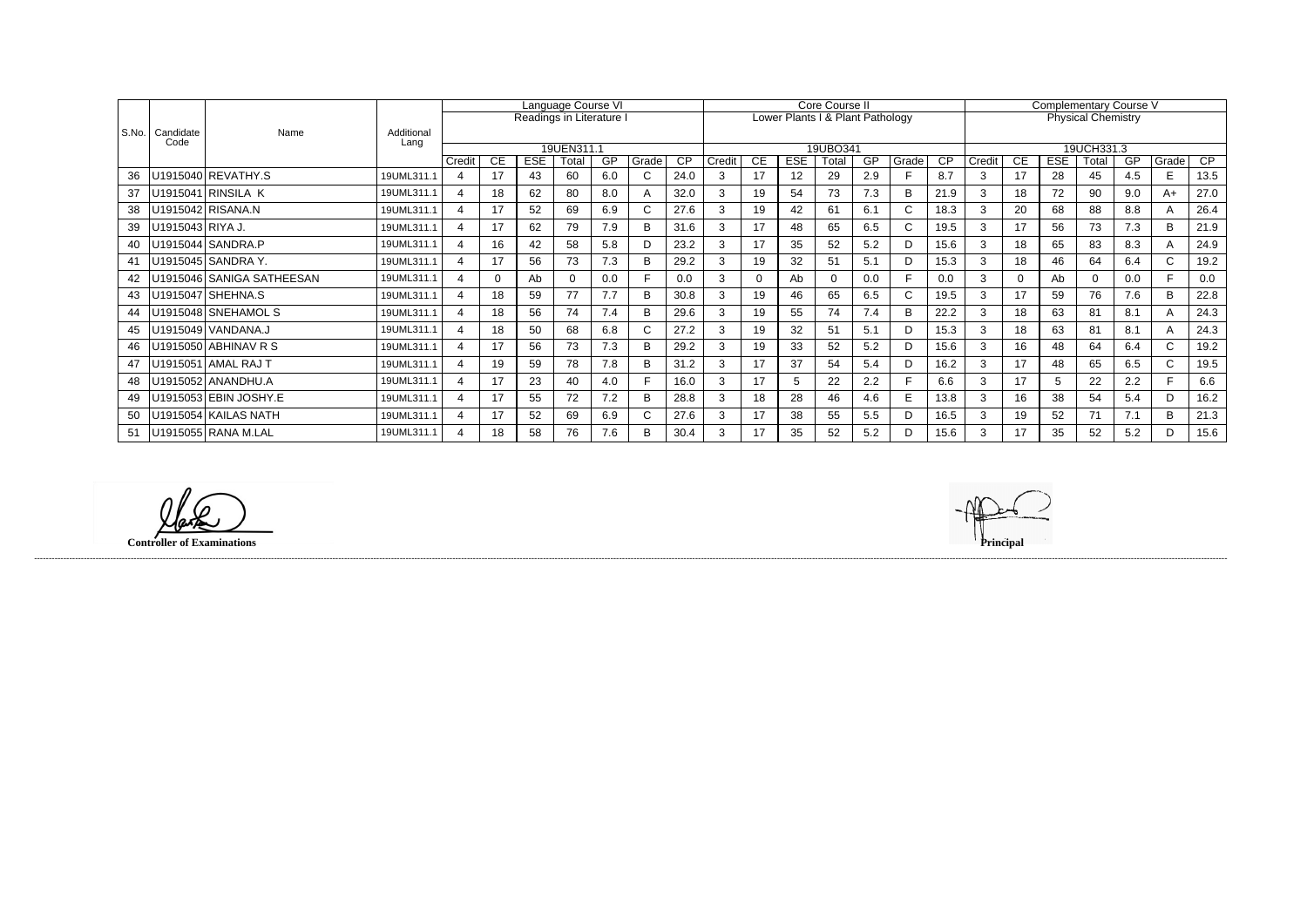|                |                   |                              |                    |        |    | <b>Complementary Course VI</b> |                           |     |              |                 |                       |    |            | Language Course VII |     |              |             |                |                |              |               |
|----------------|-------------------|------------------------------|--------------------|--------|----|--------------------------------|---------------------------|-----|--------------|-----------------|-----------------------|----|------------|---------------------|-----|--------------|-------------|----------------|----------------|--------------|---------------|
|                |                   |                              |                    |        |    |                                | <b>Functional Zoology</b> |     |              |                 |                       |    |            |                     |     |              |             |                |                |              |               |
| S.No.          | Candidate<br>Code | Name                         | Additional<br>Lang |        |    |                                |                           |     |              |                 |                       |    |            |                     |     | Total        | <b>SCPA</b> | Grade          | Result         |              |               |
|                |                   |                              |                    | Credit | CE | <b>ESE</b>                     | 19UZO331.1<br>Total       | GP  | Grade        | $\overline{CP}$ | Credit                | CE | <b>ESE</b> | Total               | GP  | Grade        | CP          |                |                |              |               |
|                | U1915001 BERIL V  |                              | 19UFR311.1         | 3      | 16 | 43                             | 59                        | 5.9 | D            | 17.7            | 4                     | 17 | 58         | 75                  | 7.5 | B            | 30.0        | 105.7          | 6.22           | $\mathsf{C}$ | PASSED        |
| $\overline{2}$ |                   | U1915003 GREESHMA SHAJI      | 19UFR311.1         | 3      | 14 | 22                             | 36                        | 3.6 | F            | 10.8            | 4                     | 15 | 32         | 47                  | 4.7 | E            | 18.8        |                | $\blacksquare$ | F            | <b>FAILED</b> |
| 3              |                   | U1915004 HAJARA ASHARAF      | 19UFR311.1         | 3      | 19 | 54                             | 73                        | 7.3 | В            | 21.9            | 4                     | 17 | 56         | 73                  | 7.3 | B            | 29.2        | 121.8          | 7.16           | B            | PASSED        |
| $\overline{4}$ |                   | U1915005 RITA FELIX          | 19UFR311.1         | 3      | 15 | 36                             | 51                        | 5.1 | D            | 15.3            | $\boldsymbol{\Delta}$ | 14 | 48         | 62                  | 6.2 | $\mathsf{C}$ | 24.8        | 96.7           | 5.69           | D            | PASSED        |
| 5              |                   | U1915006 SNEHA ANTONY        | 19UFR311.1         | 3      | 15 | 21                             | 36                        | 3.6 | F            | 10.8            | 4                     | 13 | 23         | 36                  | 3.6 | F.           | 14.4        |                | $\sim$         | E            | <b>FAILED</b> |
| 6              |                   | U1915007 SNEHA SIMON         | 19UFR311.1         | 3      | 15 | 38                             | 53                        | 5.3 | D            | 15.9            | 4                     | 15 | 41         | 56                  | 5.6 | D            | 22.4        | 113.7          | 6.69           | $\mathsf{C}$ | PASSED        |
| $\overline{7}$ |                   | U1915008 ABHISHARAJ.A.S      | 19UHN311.1         | 3      | 15 | 13                             | 28                        | 2.8 | F            | 8.4             | 4                     | 16 | 28         | 44                  | 4.4 | E            | 17.6        |                |                | F            | <b>FAILED</b> |
| 8              |                   | U1915009 ANCY MERY           | 19UHN311.1         | 3      | 16 | 35                             | 51                        | 5.1 | D            | 15.3            | 4                     | 13 | 41         | 54                  | 5.4 | D            | 21.6        | 102.9          | 6.05           | C            | ∣PASSED       |
| 9              |                   | U1915010 AYARIN FEXI         | 19UHN311.1         | 3      | 17 | 47                             | 64                        | 6.4 | $\mathsf{C}$ | 19.2            | 4                     | 19 | 59         | 78                  | 7.8 | B            | 31.2        | 118.7          | 6.98           | C            | ∣PASSED       |
| 10             | U1915011 DIVYA.S  |                              | 19UHN311.1         | 3      | 19 | 65                             | 84                        | 8.4 | A            | 25.2            | 4                     | 20 | 76         | 96                  | 9.6 | $A+$         | 38.4        | 145.8          | 8.58           | A            | <b>PASSED</b> |
| 11             |                   | U1915012 FATHIMA KALAM       | 19UHN311.1         | 3      | 16 | 39                             | 55                        | 5.5 | D            | 16.5            | 4                     | 16 | 65         | 81                  | 8.1 | A            | 32.4        | 122.3          | 7.19           | B            | PASSED        |
| 12             |                   | U1915013 JIBI MATHEW         | 19UHN311.1         | 3      | 18 | 68                             | 86                        | 8.6 | A            | 25.8            | 4                     | 18 | 66         | 84                  | 8.4 | A            | 33.6        | 141.9          | 8.35           | Α            | PASSED        |
| 13             | U1915014 JOSNA J  |                              | 19UHN311.1         | 3      | 18 | 61                             | 79                        | 7.9 | В            | 23.7            | 4                     | 18 | 51         | 69                  | 6.9 | $\mathsf{C}$ | 27.6        | 125.1          | 7.36           | B            | PASSED        |
| 14             |                   | U1915015 NIMISHA S           | 19UHN311.1         | 3      | 19 | 65                             | 84                        | 8.4 | A            | 25.2            | 4                     | 19 | 74         | 93                  | 9.3 | $A+$         | 37.2        | 152.4          | 8.96           | Α            | PASSED        |
| 15             |                   | U1915016 SANTHI KUMARI       | 19UHN311.1         | 3      | 19 | 46                             | 65                        | 6.5 | $\mathsf{C}$ | 19.5            | 4                     | 19 | 74         | 93                  | 9.3 | $A+$         | 37.2        | 135.6          | 7.98           | B            | <b>PASSED</b> |
| 16             |                   | U1915017 SHEFEENA SHEFEEK    | 19UHN311.1         | 3      | 17 | 39                             | 56                        | 5.6 | D            | 16.8            | 4                     | 19 | 58         | 77                  | 7.7 | B            | 30.8        | 115.1          | 6.77           | $\mathsf{C}$ | PASSED        |
| 17             |                   | U1915019 SANGEETH R.VARGHESE | 19UHN311.1         | 3      | 16 | 47                             | 63                        | 6.3 | $\mathsf{C}$ | 18.9            | 4                     | 16 | 64         | 80                  | 8.0 | A            | 32.0        | 125.8          | 7.40           | B            | PASSED        |
| 18             |                   | U1915020 AISWARYA.B.S        | 19UML311.1         | 3      | 18 | 68                             | 86                        | 8.6 | A            | 25.8            | 4                     | 20 | 57         | 77                  | 7.7 | B            | 30.8        | 145.6          | 8.56           | Α            | ∣PASSED       |
| 19             |                   | U1915021 AKSHAYA.M           | 19UML311.1         | 3      | 16 | 10                             | 26                        | 2.6 | F            | 7.8             | 4                     | 20 | 63         | 83                  | 8.3 | $\mathsf{A}$ | 33.2        |                |                | F            | <b>FAILED</b> |
| 20             |                   | U1915022 ALEENA.P            | 19UML311.1         | 3      | 15 | 4                              | 19                        | 1.9 | F            | 5.7             | 4                     | 20 | 48         | 68                  | 6.8 | $\mathsf{C}$ | 27.2        |                |                | E            | <b>FAILED</b> |
| 21             |                   | U1915023 AMINA SHAJAHAN      | 19UML311.1         | 3      | 18 | 44                             | 62                        | 6.2 | $\mathsf C$  | 18.6            | 4                     | 20 | 72         | 92                  | 9.2 | $A+$         | 36.8        | 141.4          | 8.32           | A            | PASSED        |
| 22             |                   | U1915024 ANCIYA.J            | 19UML311.1         | 3      | 18 | 55                             | 73                        | 7.3 | B            | 21.9            | 4                     | 19 | 72         | 91                  | 9.1 | $A+$         | 36.4        | 141.9          | 8.35           | A            | PASSED        |
| 23             |                   | U1915025 ANCY ANIL           | 19UML311.1         | 3      | 18 | 58                             | 76                        | 7.6 | B            | 22.8            | 4                     | 20 | 40         | 60                  | 6.0 | $\mathsf{C}$ | 24.0        | 125.8          | 7.40           | B            | PASSED        |
| 24             |                   | U1915026 ANJALI ALPHONSE     | 19UML311.1         | 3      | 12 | $\overline{7}$                 | 19                        | 1.9 | E            | 5.7             | 4                     | 20 | 34         | 54                  | 5.4 | D            | 21.6        |                |                | E            | <b>FAILED</b> |
| 25             | U1915027 ARDRA.S  |                              | 19UML311.1         | 3      | 15 | 37                             | 52                        | 52  | D            | 15.6            | Δ                     | 19 | 66         | 85                  | 8.5 | Α            | 340         | 113.0          | 6.65           | C            | PASSED        |
| 26             |                   | U1915028 ARYA VISWAN         | 19UML311.1         | 3      | 20 | 71                             | 91                        | 9.1 | $A+$         | 27.3            | 4                     | 19 | 72         | 91                  | 9.1 | A+           | 36.4        | 154.8          | 9.11           | $A+$         | PASSED        |
| 27             | U1915029 FEBIA.W  |                              | 19UML311.1         | 3      | 16 | 37                             | 53                        | 5.3 | D            | 15.9            | 4                     | 19 | 50         | 69                  | 6.9 | $\mathsf{C}$ | 27.6        | $\sim$         | $\sim$         | F            | <b>FAILED</b> |
| 28             |                   | U1915031 JESSY MOL.J         | 19UML311.1         | 3      | 18 | 61                             | 79                        | 7.9 | B            | 23.7            | 4                     | 20 | 68         | 88                  | 8.8 | A            | 35.2        | 139.7          | 8.22           | A            | PASSED        |
| 29             |                   | U1915032 MARY EVERLINE.C     | 19UML311.1         | 3      | 16 | 37                             | 53                        | 5.3 | D            | 15.9            | 4                     | 20 | 56         | 76                  | 7.6 | B            | 30.4        | 120.2          | 7.07           | B            | PASSED        |
| 30             |                   | U1915033 MEGHA MANUVEL       | 19UML311.1         | 3      | 14 | 11                             | 25                        | 2.5 | F.           | 7.5             | 4                     | 19 | 57         | 76                  | 7.6 | B            | 30.4        | $\sim$         | $\sim$         | F            | <b>FAILED</b> |
| 31             |                   | U1915034 MEGHAMOL D CRUZ     | 19UML311.1         | 3      | 15 | 35                             | 50                        | 5.0 | D            | 15.0            | 4                     | 19 | 54         | 73                  | 7.3 | B            | 29.2        | 116.8          | 6.87           | $\mathsf{C}$ | PASSED        |
| 32             | U1915036 NISHA J  |                              | 19UML311.1         | 3      | 16 | 51                             | 67                        | 6.7 | C            | 20.1            | 4                     | 19 | 67         | 86                  | 8.6 | A            | 34.4        | 132.3          | 7.78           | В            | PASSED        |
| 33             |                   | U1915037 PARVATHY.S.KRISHNAN | 19UML311.1         | 3      | 19 | 72                             | 91                        | 9.1 | A+           | 27.3            | 4                     | 20 | 70         | 90                  | 9.0 | $A+$         | 36.0        | 148.6          | 8.74           | A            | PASSED        |
| 34             |                   | U1915038 PREETHY JOHNSON     | 19UML311.1         | 3      | 15 | 4                              | 19                        | 1.9 | F            | 5.7             | 4                     | 20 | 30         | 50                  | 5.0 | D            | 20.0        | $\sim$         | $\sim$         | F            | <b>FAILED</b> |
| 35             |                   | U1915039 RAKHI RASMI R       | 19UML311.1         | 3      | 15 | 4                              | 19                        | 1.9 | F.           | 5.7             | 4                     | 20 | 28         | 48                  | 4.8 | Е            | 19.2        | $\blacksquare$ | $\blacksquare$ | F            | <b>FAILED</b> |

**Controller of Examinations Principal**